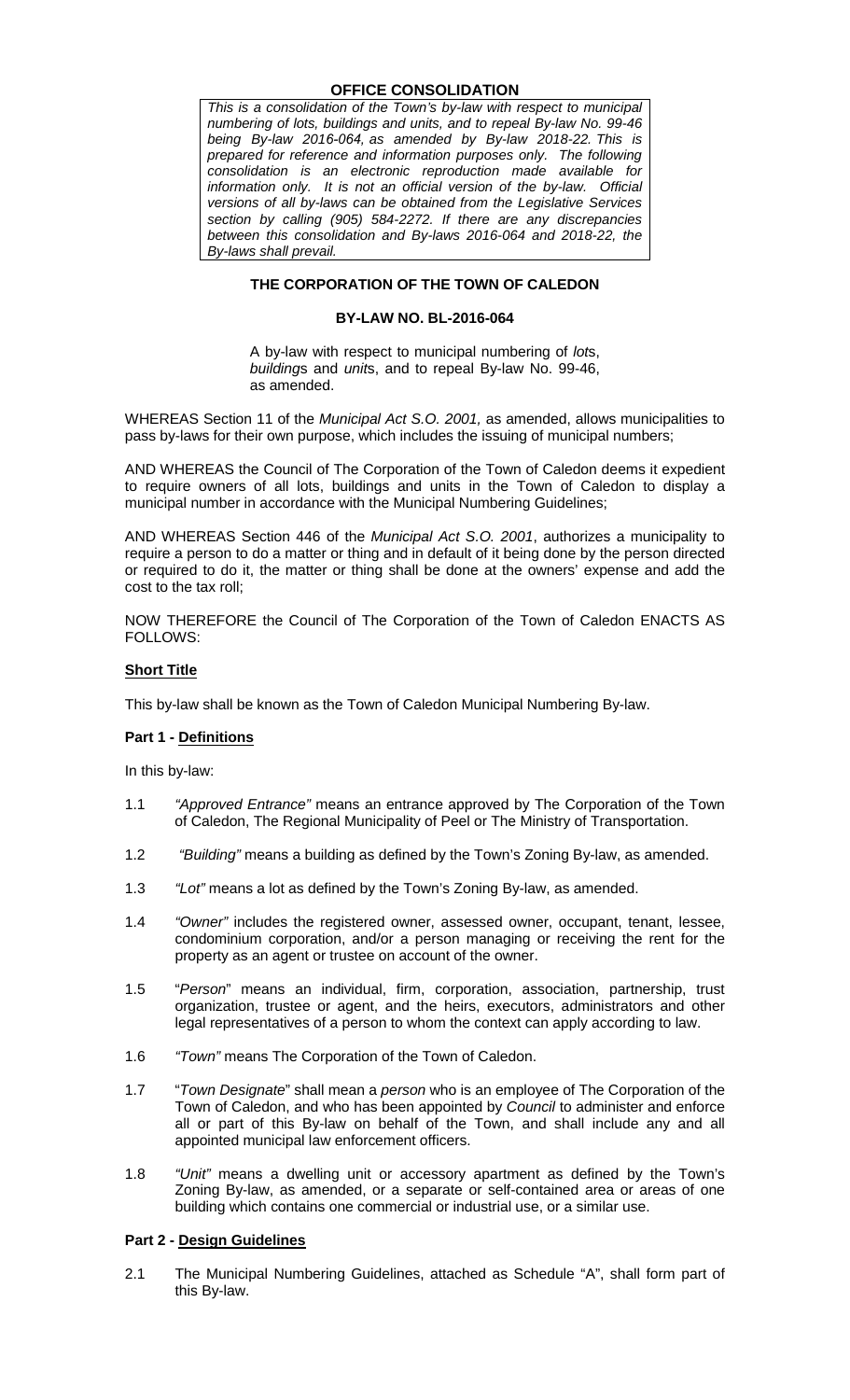2.2 Fees associated with the purchase of a municipal number sign, a municipal number pole and/or the installation of a municipal number by the Town Designate shall be payable at time of request and in accordance with the Town's Fees By-law, as amended.

#### **New Lots, Buildings and/or Units**

- 2.3 All *buildings* or *units*, the construction of which is completed after the effective date of this by-law, shall have the assigned municipal number installed:
	- (a) immediately after the construction of the *approved entrance* to the lot; or
	- (b) at the time that such *building* or *unit* is substantially completed,

whichever occurs first.

2.4 All *lots* shall have the assigned municipal number installed immediately after the installation of an *approved entrance* to the *lot*.

#### **Pre-existing Lots, Buildings and/or Units**

- 2.5 *Lots*, *buildings* and/or *units* that existed on the effective date of this by-law shall conform as follows:
	- 2.5.1 If no municipal number is installed for such *lot*, *building* or *unit*, the *owner* shall install the municipal number assigned to such *lot*, *building* or *unit* in accordance with Schedule "A";
	- 2.5.2 If the municipal number installed for such *lot*, *building* or *unit* is not the municipal number assigned to such *lot*, *building* or *unit*, the o*wner* shall remove the unassigned municipal number and install the municipal number assigned to such *lot*, *building* or *unit* as prescribed by this by-law;
	- 2.5.3 If the municipal number installed for such *lot*, *building* or *unit* is not in the style or location as required by this by-law, the o*wner* shall alter or change the style or location of such municipal number.

#### **Part 3 - Changing a Municipal Number**

- 3.1 Once a municipal number has been assigned to a *lot*, *building* or *unit*, no *person* shall change that municipal number without the prior written approval of the *Town Designate*.
- 3.2 Where the Town requires the *owner* to change the municipal number of a *lot*, *building* or *unit*, the Town may provide up to \$250.00 in compensation for costs incurred by the *owner* of such *lot*, *building* or *unit*, as a direct result of such change, provided that satisfactory proof of expenditures incurred is received by the Town.
- 3.3 No compensation shall be paid for requiring an o*wner* to change the location or style of a municipal number.

#### **Part 4 - Maintenance**

- 4.1 Every *owner* shall maintain the municipal number for such *lot*, *building* or *unit*.
- 4.2 Every *owner* shall keep the municipal number in good repair and clearly visible from both directions on the road.
- 4.3 No *owner* shall obscure or render illegible the municipal number, or permit the municipal number to be obscured or rendered illegible.

#### **Part 5 - Administration and Enforcement**

5.1 The *Town Designate* shall be responsible for the administration and enforcement of this by-law, including the assignment and installation of municipal numbers to all *lots*, *buildings* and *units* located within the limits of the Town.

#### **Right of Entry**

5.2 A *Town Designate* may enter on land at all reasonable times to: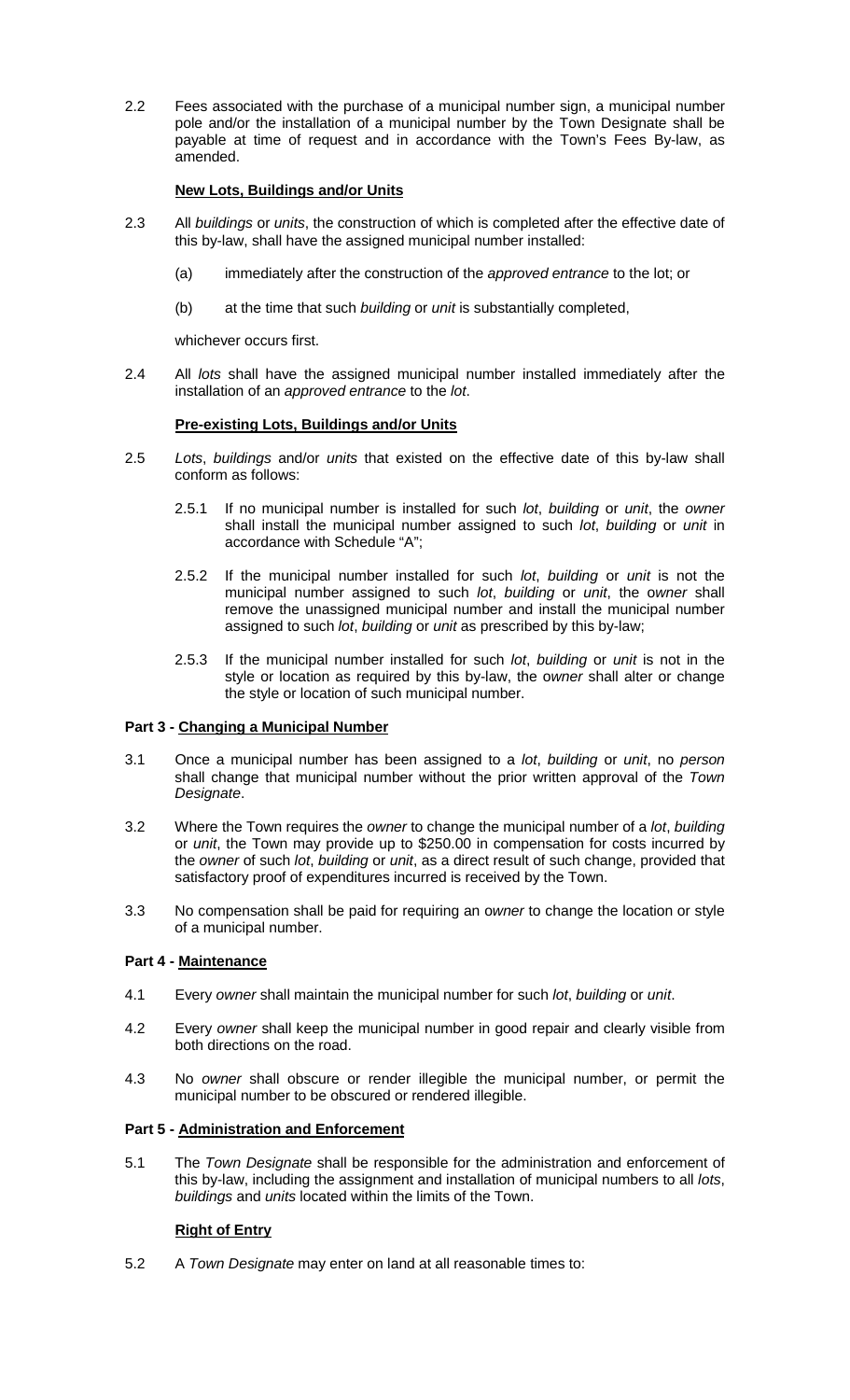- (a) Carry out an inspection;
- (b) Ascertain whether the provisions of this By-law are complied with;
- (c) Ascertain whether the conditions of a Notice, issued pursuant to this By-law, have been complied with.
- 5.3 For the purposes of an inspection conducted under this By-law, the *Town Designate* may:
	- (a) Require the production of documents or things for review, that may be relevant to the inspection or the enforcement of a Notice issued pursuant to this By-law;
	- (b) Inspect and/or remove documents or things relevant to the inspection, for the purposes of making copies;
	- (c) Require information from any *person* concerning a matter related to the inspection; and/or
	- (d) Alone, or in conjunction with a *person* possessing special or expert knowledge, make examinations or take samples or photographs necessary for the purposes of the inspection or enforcement of a Notice issued pursuant to this By-law.
- 5.4 No *person* shall hinder or obstruct, or attempt to hinder or obstruct a *Town Designate* exercising power or authority, or performing a duty as permitted under this By-law.

#### **Notice**

- 5.5 Where a *Town Designate* is satisfied that the land that does not comply with the provisions of this By-law, the *Town Designate* may issue a Notice upon the *owner*, requiring the *owner* to bring the *building, lot or unit* into compliance with the provisions of this By-law.
- 5.6 A Notice shall set out:
	- (a) Reasonable particulars of the non-compliance, and identify the *building, lot or unit*;
	- (b) The work required to bring the land into compliance;
	- (c) The date by which the work shall be completed to bring the *building, lot or unit* into compliance; and
	- (d) Provide notice that if the required work to bring the *building, lot or unit* into compliance is not completed by the prescribed date, that the *Town* may do the work, and expense the cost to the *owner*.

#### **Service of Notice**

- 5.7 A Notice issued pursuant to this By-law, may be served:
	- (a) Personally, with service being deemed effective on the date given;
	- (b) By registered mail, with service being deemed effective on the fifth  $(5<sup>th</sup>)$  day after mailing;
	- (c) By placing the Notice in the mailbox or other depository ordinarily used for mail, with service being deemed effective on the fifth  $(5<sup>th</sup>)$  day after the leaving or placing; or
	- (d) By posting the Notice in a conspicuous place on the *building, lot or unit*, and a *Town Designate* may enter the property for this purpose, with service being deemed effective on the fifth  $(5<sup>th</sup>)$  day after the posting.

#### **Failure to Comply with Notice**

- 5.8 Where an *owner* to whom a Notice has been issued pursuant to this by-law, fails to comply with the Notice, the *Town*, in addition to other remedies it may have, may do the work required to bring the Notice into compliance, at the expense of the *owner*.
- 5.9 The cost of bringing the Notice into compliance may be added to the tax roll and collected by the *Town* in the same manner as property taxes.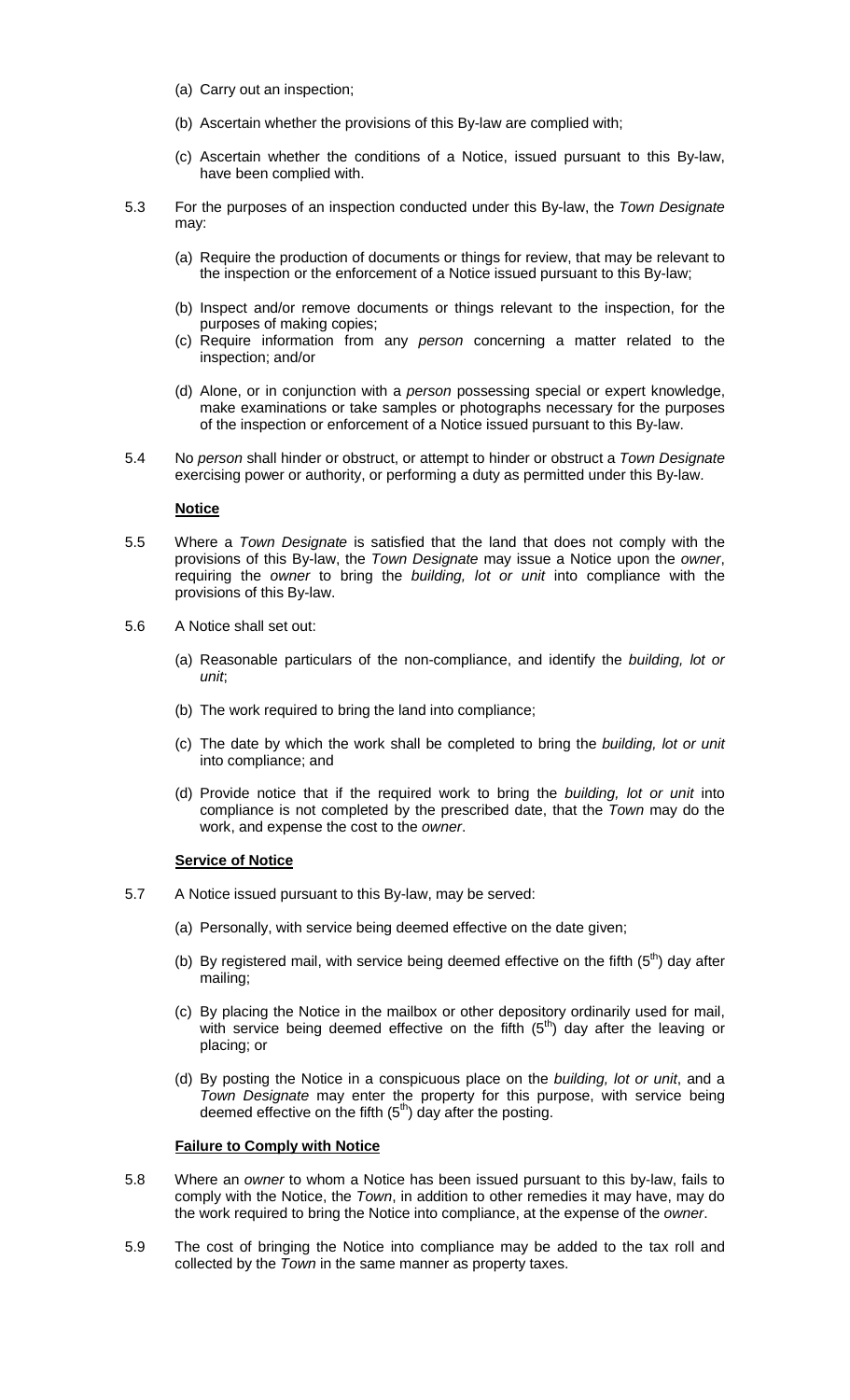#### **Part 6 - Offence and Penalty**

- 6.1 Every *person* who contravenes any provision of this by-law is guilty of an offence as provided for in subsection 429(1) of the *Municipal Act, 2001,* and all such offences are designated as continuing offences as provided for in subsection 429(2), paragraph (a), of the *Municipal Act, 2001.*
- 6.2 A *person* who is convicted of an offence under this by-law is liable, for each day or part of a day that the offence continues, to a minimum fine of \$500 and a maximum fine of \$10,000 and the total of all daily fines for the offence is not limited to \$100,000 as provided for in the *Municipal Act, 2001.*
- 6.3 When a *person* has been convicted of an offence under this by-law, the Superior Court of Justice, or any court of competent jurisdiction may, in addition to any penalty imposed on the *person* convicted, issue an order:
	- a) Prohibiting the continuation or repetition of the offence by the *person* convicted; and,
	- b) Requiring the *person* convicted to correct the contravention in the manner and within the period that the court considers appropriate.

#### **Part 7 - General**

- 7.1 By-law 99-46 and all amendments thereto are hereby repealed.
- 7.2 The Municipal Numbering Guidelines, attached as Schedule "A", shall form part of this by-law.
- 7.3 Should any section, subsection, clause, paragraph or provisions of this by-law be declared by a court of competent jurisdiction to be invalid, the same shall not affect the validity of this by-law as a whole or any part thereof, other than the provision so declared to be invalid.

#### **Part 8 – Effective Date**

8.1 This by-law shall take full force and effect on August 1, 2016.

# **Enacted by the Town of Caledon Council this 12th day of July, 2016**

"Annette Groves"

\_\_\_\_\_\_\_\_\_\_\_\_\_\_\_\_\_\_\_\_\_\_\_\_\_\_\_\_\_\_\_\_\_\_\_ Annette Groves, Acting Mayor

"Carey deGorter"

\_\_\_\_\_\_\_\_\_\_\_\_\_\_\_\_\_\_\_\_\_\_\_\_\_\_\_\_\_\_\_\_\_\_\_ Carey deGorter, Clerk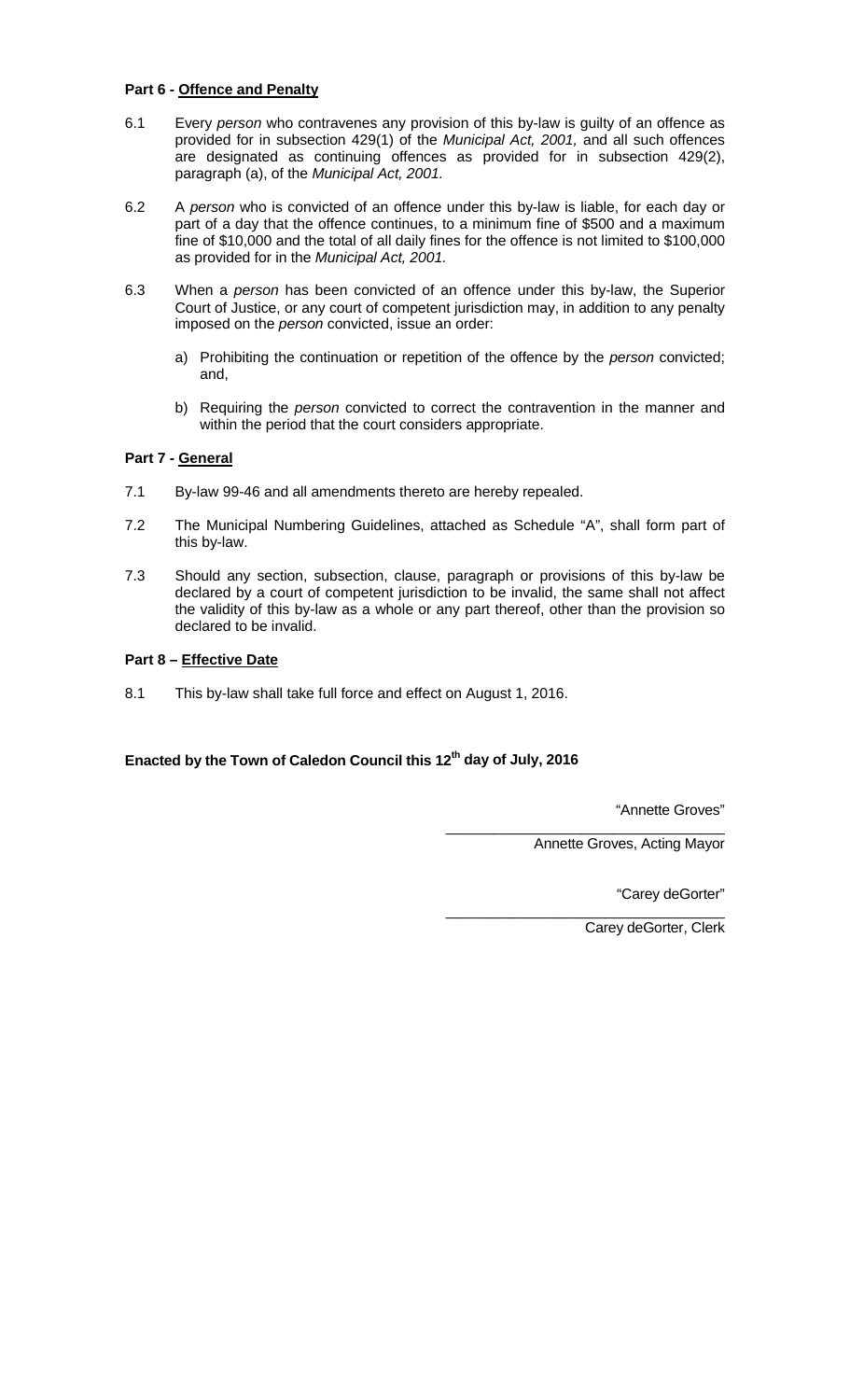# **1.0: When to Issue a Municipal Number**

# **1.1.: Land**

# **1.1.1: Vacant Lot**

A municipal number shall be issued for each vacant lot with an approved entrance, regardless of whether the lot is accessed by a private condominium road or a public road, unless otherwise required by the Town.

## **1.1.2: Second Entrances**

# **1.1.2.1: Agricultural Properties**

A municipal number shall only be issued for a second approved entrance accessing an agricultural property where the primary approved entrance is on a different road, unless otherwise required by the Town.

# **1.1.2.2: All Other Properties**

A municipal number shall not be issued for a second approved entrance to any property, other than an agricultural property, unless otherwise required by the Town. The primary entrance is dictated by the approved fire route location.

## **1.1.3: Stormwater Management Pond**

A municipal number shall be issued for each approved stormwater management pond access road, unless otherwise required by the Town.

Where a stormwater management pond does not have direct access to a road, a municipal number shall be issued in consultation with engineering and fire staff.

## **1.1.4: Works Yards, Wells, Water Tanks, Pumphouses, etc.**

A municipal number shall be issued for each Town or Regional works yard, well, water tank/tower, pumphouse, etc., unless otherwise required by the Town.

## **1.1.5: Parks**

A municipal number shall be issued for each park, unless otherwise required by the Town. The municipal number is issued for the main entrance, as determined by Parks staff.

## **1.1.5: Trails**

A municipal number shall be issued for each segment of a Town owned trail, unless otherwise required by the Town. A number shall be issued for each entrance to the trail (i.e. for a trail segment between Airport Road and Innis Lake Road, numbers will be issued at both Airport Road and Innis Lake Road).

## **1.2: All Buildings**

## **1.2.1: Mandatory Municipal Numbers**

A municipal number shall be issued for each building in the Town, with the exception of the exemptions outlined in Section 1.2.2 of this Policy.

## **1.2.2: Municipal Number Exemptions**

Unless otherwise required by the Town, municipal numbers shall not be issued for:

- a. Buildings which are accessory to a residential building (e.g. garages, sheds); and,
- b. Buildings which are accessory to a non-residential building (e.g. a storage building accessory to a factory).

## **1.2.3: Use of Prefix or Suffix**

Except for accessory apartments (apartment-in-houses) and garden suites, no building in the Town shall have a municipal number that includes an alphabetical prefix or suffix.

## **1.3: Residential Buildings**

## **1.3.1: Single Detached, Semi-Detached and Townhouse Dwellings or Similar Dwellings**

Each single detached, semi-detached and townhouse dwelling (including stacked townhouse dwellings), or other similar dwelling type, shall have a separate municipal number, regardless of whether the dwelling is accessed by a private condominium road

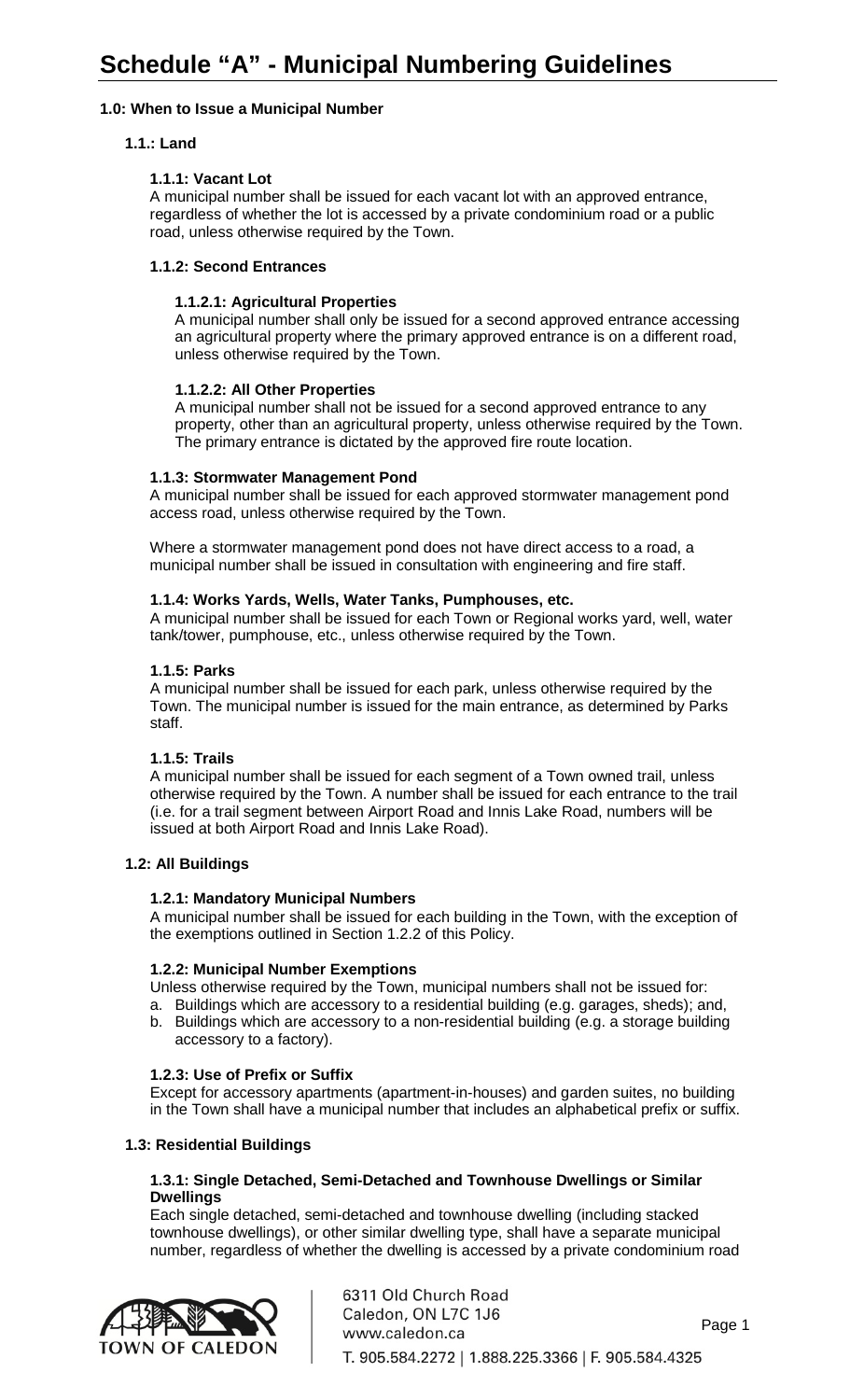or a public road.

#### **1.3.2: Second Dwellings**

Second dwellings shall have a separate municipal number.

A municipal number shall only be issued once the second dwelling is approved by zoning, building and fire staff. If the second dwelling is decommissioned the municipal number will be retired.

#### **1.3.3: Units in Apartment Buildings or Duplexes**

An apartment building or duplex shall have a municipal number and each dwelling unit within an apartment building or duplex shall have a numerical unit number, regardless of whether the apartment building or duplex is accessed by a private condominium road or a public road.

#### **1.3.4: Accessory Apartments (Apartment-in-Houses)**

Accessory apartments (apartment-in-houses) shall have the same municipal number as the dwelling in which it is located, distinguished by an alphabetical suffix. The first accessory apartment (apartment-in-house) shall have the suffix "A", the second "B", the third "C", etc.

A municipal number shall only be issued once the accessory apartment (apartment-inhouse) is approved by zoning, building and fire staff.

#### **1.3.5: Garden Suites**

Garden suites shall have the same municipal number as the dwelling to which it is associated, distinguished from the main dwelling by the alphabetical suffix "G".

#### **1.3.6: Cottages**

Where a property contains multiple cottages, the main entrance to the overall property shall have a municipal number and each cottage on the property shall have a numerical unit number, regardless of whether the overall property is accessed by a private condominium road or a public road.

#### **1.3.7: Trailer/Recreational Vehicle Parks**

Where a property is used for purposes of a trailer/recreational vehicle park, the main entrance to the overall property shall have a municipal number and each trailer/site on the site shall have a numerical site number, regardless of whether the overall property is accessed by a private condominium road or a public road.

#### **1.4: Non-Residential Buildings**

#### **1.4.1: Stand Alone Non-Residential Buildings**

Each non-residential building shall have a unique municipal address regardless of whether the ownership is freehold, condominium or rental, issued in increments of 10 (i.e. 12570, 12580, etc.), unless otherwise required by the Town.

#### **1.4.2: Units in Non-Residential Buildings**

Where a non-residential building contains units, the building shall have a municipal number and each unit within the building shall have a numerical unit number, regardless of the ownership of such building. Each unit will be issued in increments of 1 (i.e. 1, 2, 3, etc.), unless otherwise required by the Town.

#### **2.0: Issuing a Municipal Number**

#### **2.1: Direction of Numbering**

## **2.1.1: North/South Road Orientation**

Municipal numbers on roads with a north/south orientation (roads that are aligned within 45 degrees east or west of the Caledon-oriented north/south axis, i.e. Highway No. 10) shall be issued as follows:

- a. Progressively from south to north, starting with a number of 12000;
- b. Even numbers on the west side of the road; and,
- c. Odd numbers on the east side of the road.



6311 Old Church Road Caledon, ON L7C 1J6 Page 2 www.caledon.ca T. 905.584.2272 | 1.888.225.3366 | F. 905.584.4325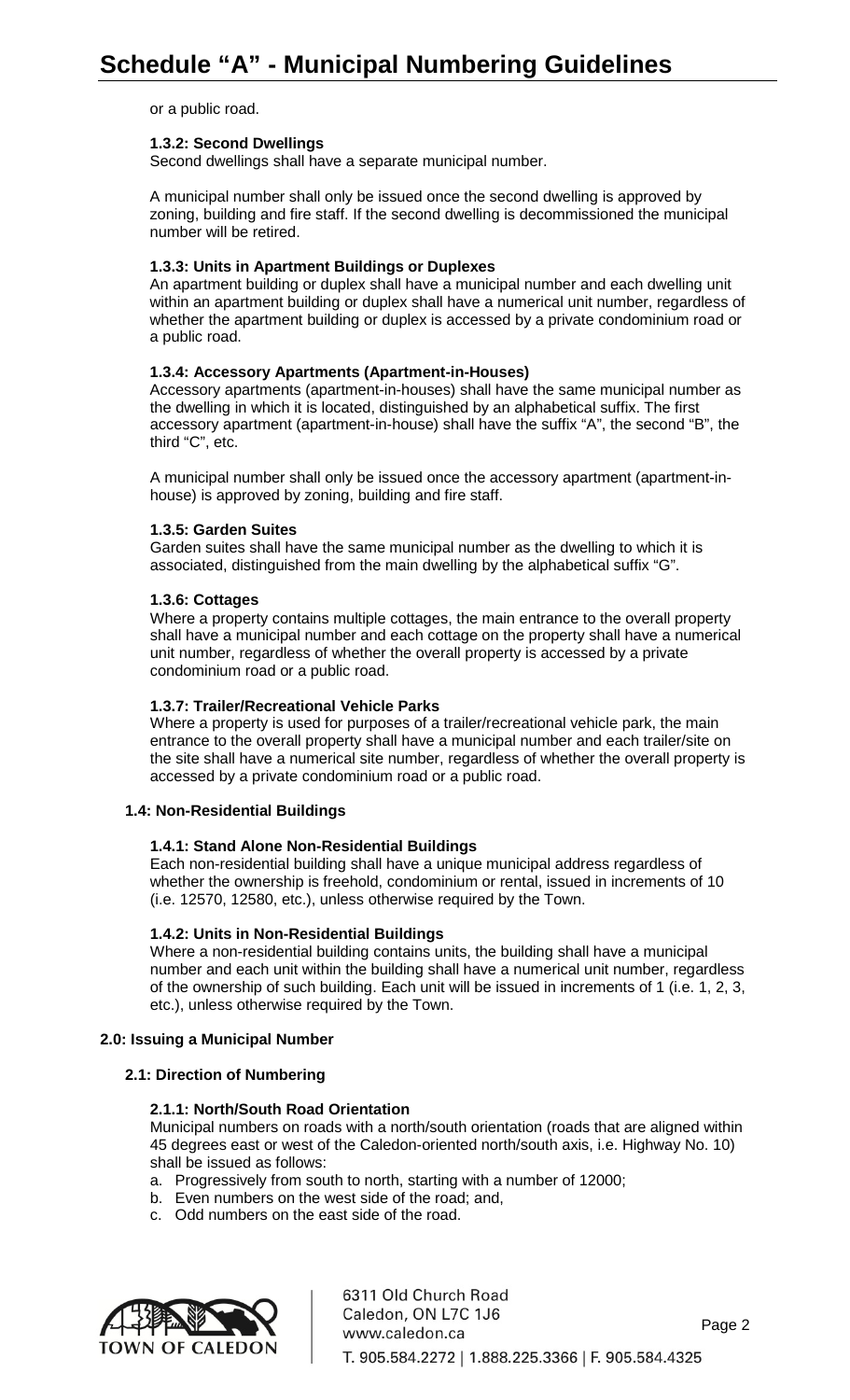# **2.1.2: East/West Road Orientation**

Municipal numbers on roads with an east/west orientation (roads that are aligned within 45 degrees north or south of the Caledon-oriented east/west axis, i.e. Mayfield Road) shall be issued as follows:

- a. Progressively from west to east; starting with a number of 1;
- b. Even numbers on the north side of the road; and,
- c. Odd numbers on the south side of the road.

## **2.1.3: Unclear Road Direction**

Where a road is not straight throughout its' length, the alignment of the road at its origin shall determine whether the road is considered a north/south orientation or east/west orientation.

Section 2.1.1 or Section 2.1.2 would apply accordingly, with the exception that the numbering would start with a number of 1 or such next higher number as is dictated by the other Sections of this document.

## **2.1.4: Cul-de-Sacs and Similar Roads**

Municipal numbers on roads that have only one intersection with another road (e.g. a road that ends with a cul-de-sac or a road that loops back onto itself) are to progress from that intersection regardless of the road's north/south or east/west orientation, starting with a number of 2 or such next higher number as is dictated by the other Sections of this document.

## **2.2: Progression of Numbers**

#### **2.2.1: Original Road Allowance**

A municipal number shall be assigned for every 0.3 m (10 ft) of frontage. A number shall be issued in accordance with the municipal number assigned to the 0.3 m (10 ft) section in which the driveway entrance is located.

In order to maintain a consistent numbering grid on the rural roads in Caledon, on those original road allowances that do not start at either the south or west boundaries of the Town are to have municipal numbers that correspond with those on parallel original road allowances that start at the south or west boundaries of the Town.

Corner lots shall be numbered in accordance with Section 2.2.5 of this document.

## **2.2.2: All Subdivisions**

A municipal number shall be assigned consecutively with even or odd numbers depending on the orientation of the road, as outlined in Sections 2.1.1 and 2.1.2 of this Policy, unless otherwise required by the Town.

Corner lots shall be numbered in accordance with Section 2.2.5 of this Policy.

## **2.2.5: Special Consideration – Corner Lots**

The progression of municipal numbers is to continue without interruption on both the front and exterior side of corner lots. All corner lots shall be numbered in accordance with the road to/from which a driveway entrance is located.

#### **2.3: Location and Design of Municipal Numbers**

**2.3.1: Vacant Lots, Second Entrances, Stormwater Management Ponds, Works Yards, Wells, Water Tanks, Pumphouses, Parks and Trails**

The municipal number shall be displayed as shown on the drawing attached hereto as Schedule "A".

**2.3.2: Location and Design of Municipal Numbers Outside of Settlement Areas** The municipal number shall be displayed as shown on the drawing attached hereto as Schedule "A".

Municipal numbers which are required to comply with the following requirements:

- a. The numbers are to be at least 10.16 cm (4 in) high;
- b. The numbers are to be impressed or marked on durable material which is at least 12.7 cm (5 in) high;
- c. The numbers are to have a white reflective surface; and,



6311 Old Church Road Caledon, ON L7C 1J6 Page 3 www.caledon.ca T. 905.584.2272 | 1.888.225.3366 | F. 905.584.4325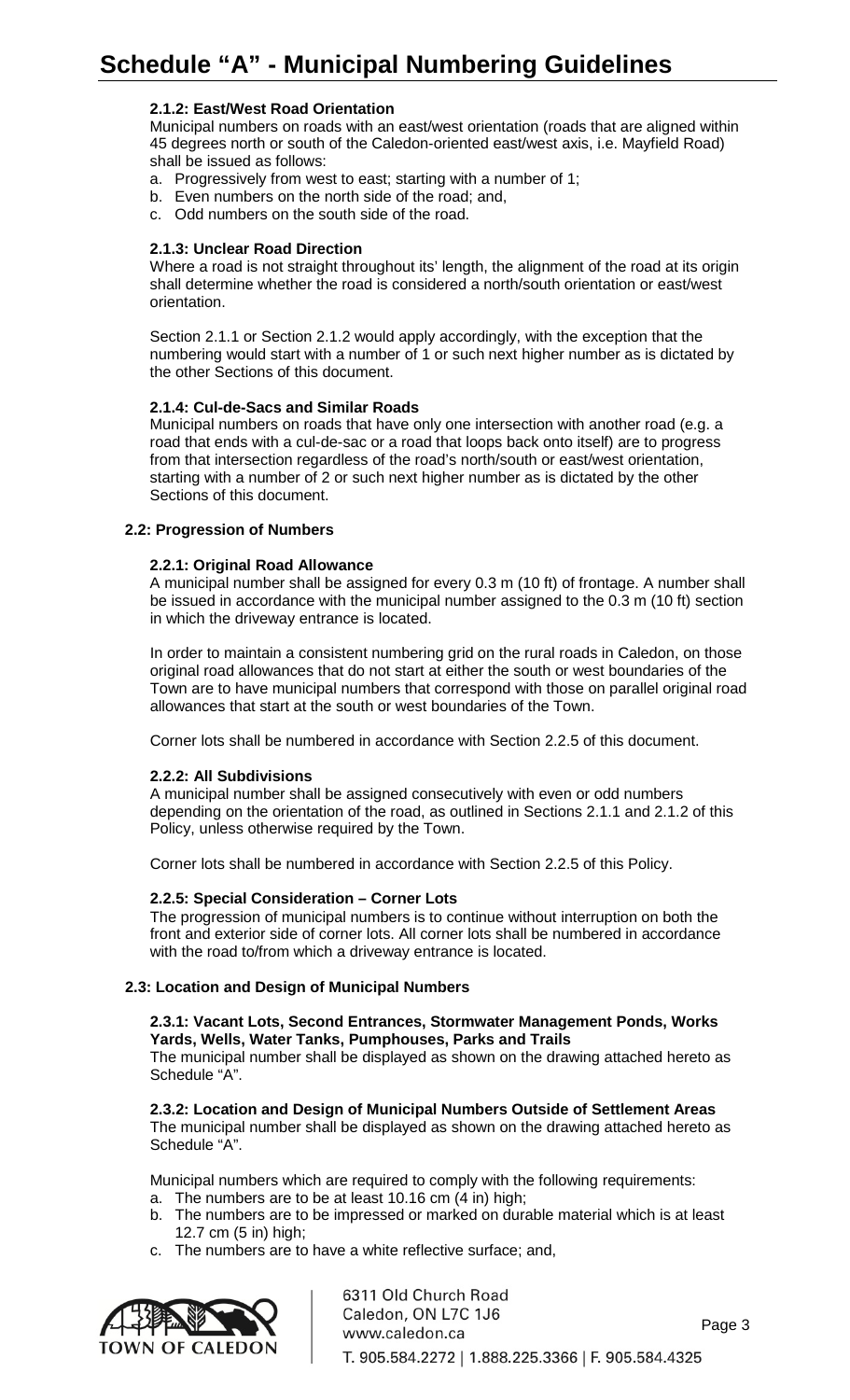d. The background material is to have a green surface.

## **2.3.3: Location and Design of Municipal Numbers within Settlement Areas**

## **2.3.3.1: Lots Located within Settlement Areas**

Where a lot is located within a Settlement Area, the municipal number shall be displayed on the building. Municipal numbers are to be of a size and colour that allows for them to be clearly seen from the road.

Where the building is located on a corner lot, the municipal number shall be displayed on the elevation of the building that faces the road on which the building is numbered.

Where the municipal number may not be clearly seen from the road, or where the building is located greater than 9.14 m (30 ft) from the front lot line, at the discretion of the Town, the municipal number may be required in accordance with Section 2.3.3.2.

## **2.3.3.2: Lots Located outside of Settlement Areas or Lots within Palgrave Estate Residential Community**

Where a lot is located outside of a Settlement Area or within the Palgrave Estate Residential Community, the municipal number shall be displayed as shown on the drawing attached hereto as Schedule "A".

Municipal numbers are required to comply with the following requirements:

- a. The numbers are to be at least 10.16 cm (4 in) high;
- b. The numbers are to be impressed or marked on durable material which is at least 12.7 cm (5 in) high;
- c. The numbers are to have a white reflective surface; and,
- d. The background material is to have a green surface.

# **2.4: Installation, Maintenance and Changing Municipal Numbers**

# **2.4.1: Installation of Municipal Numbers**

[By-law 2018-22 enacted March 20, 2018]

Where a new municipal number is issued as per Section 2.3.3.2 of this Policy, the owner may undertake the installation of the sign and pole or may request the number be installed by the Town at the owner's cost.

Where a replacement municipal number is requested, the owner may undertake the replacement of the sign or may request the number be installed by the Town at the owner's cost.

## **2.4.2: Maintenance of Municipal Numbers**

Owners are responsible for the maintenance of municipal numbers and shall:

- a. Keep municipal numbers in good repair and clearly visible from both directions on the road on which such buildings are numbered;
- b. Replace the municipal number if it is damaged, destroyed or no longer in place; and,
- c. Remove any obstructions, including vegetation or fencing, that restrict the visibility of a municipal number from either direction on the road.

Where a municipal number and the associated pole is no longer in place, the owner shall pay for the cost of the sign, pole and installation by the Town at the owner's cost.

Where a municipal number is no longer in place but the pole is, the owner shall pay for the cost of the sign and install the sign themselves, unless the owner pays for the Town to install the sign.

## **2.4.3: Changing Issued Municipal Numbers**

Owners shall only be required to change an issued municipal number in the following circumstances:

- a) A parcel of land, building or unit has the same municipal number as another parcel of land, building or unit on the same road;
- b) The municipal number is out of numerical sequence;
- c) The municipal number includes an alphabetical suffix that is not in accordance with this Policy;
- d) In the case of a corner lot, the municipal number relates to the wrong road according



6311 Old Church Road Caledon, ON L7C 1J6 Page 4 www.caledon.ca T. 905.584.2272 | 1.888.225.3366 | F. 905.584.4325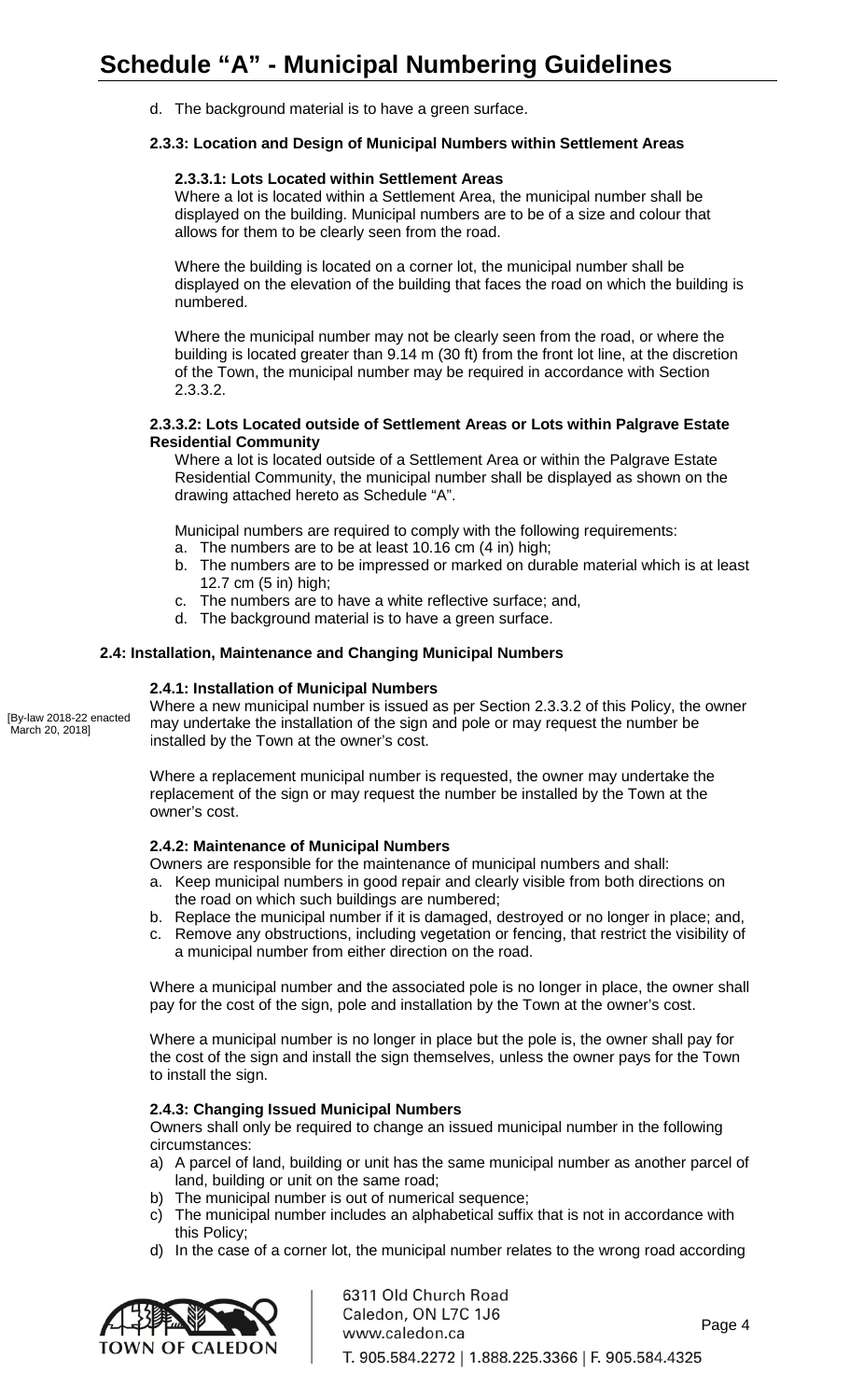to this Policy; or,

e) The change is a necessary consequence of a change that is required to be made pursuant to (a), (b), (c) or (d) above.

Where the Town requires the owner to change an issued municipal number for one of the cases identified above, the Town will provide the owner with compensation for the inconvenience resulting from such change, as per the By-law.

## **2.4.4: Changing Location or Style of Municipal Numbers**

The owner shall not be required to change the location, design and/or style of the municipal number unless the municipal number is not located in accordance with the requirements of this document.

No compensation shall be paid for requiring an owner to change the location or style of a municipal number.